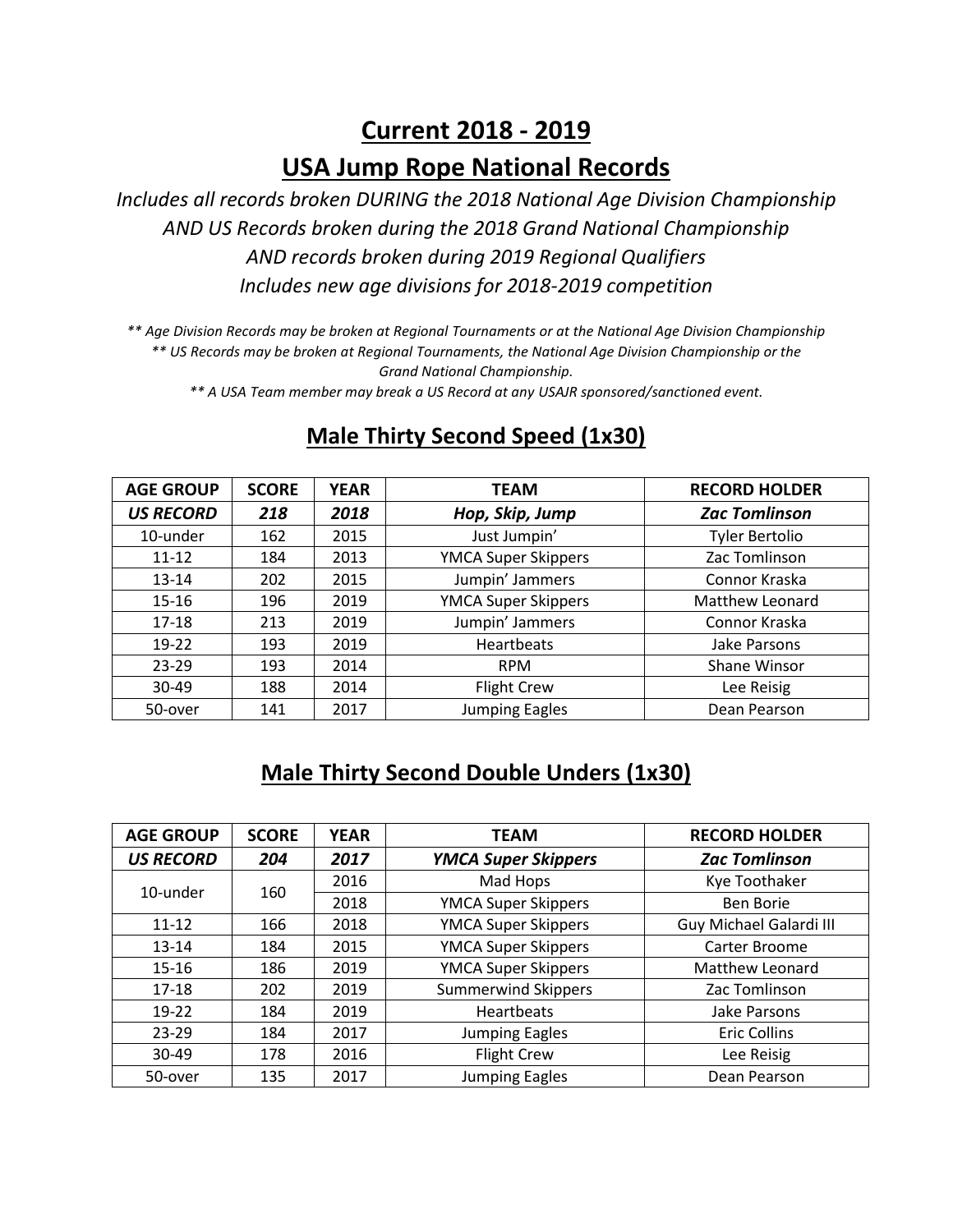#### **Current 2019 USA Jump Rope National Records**

*Includes all records broken DURING 2019 Age Division Championships*

### **Male Single Rope Speed (1x60)**

| <b>AGE GROUP</b> | <b>SCORE</b> | <b>YEAR</b> | <b>TEAM</b>                | <b>RECORD HOLDER</b> |
|------------------|--------------|-------------|----------------------------|----------------------|
| <b>US RECORD</b> | 386          | 2017        | <b>YMCA Super Skippers</b> | <b>Zac Tomlinson</b> |
| 10-under         | 302          | 2009        | PRIDE Jump Rope Team       | <b>Ryley Polak</b>   |
| $11 - 12$        | 328          | 2006        | Cincinnati Ropin Rockets   | Stewart Isaacs       |
| $13 - 14$        | 356          | 2014        | <b>YMCA Super Skippers</b> | Carter Broome        |
| $15 - 16$        | 327          | 2019        | <b>YMCA Super Skippers</b> | Matthew Leonard      |
| $17 - 18$        | 384          | 2019        | Jumpin' Jammers            | Connor Kraska        |
| $19 - 22$        | 370          | 2019        | <b>Heartbeats</b>          | Jake Parsons         |
| $23 - 29$        | 368          | 2010        | <b>Summerwind Skippers</b> | <b>Shane Winsor</b>  |
| 30-49            | 330          | 2015        | <b>Flight Crew</b>         | Lee Reisig           |
| 50-over          | 284          | 2009        | Montana Super Skippers     | Jim Williams         |

#### **Male Three Minute Speed (1x180)**

| <b>AGE GROUP</b> | <b>SCORE</b> | <b>YEAR</b> | <b>TEAM</b>                | <b>RECORD HOLDER</b>   |
|------------------|--------------|-------------|----------------------------|------------------------|
| <b>US RECORD</b> | 1000         | 2017        | <b>Jumpin Jammers</b>      | <b>Connor Kraska</b>   |
| 10-under         | 790          | 2008        | Impact Tri-Force           | Graham Booth           |
| $11 - 12$        | 844          | 2008        | <b>Bouncing Bulldogs</b>   | Graham Stopa           |
| $13 - 14$        | 946          | 2015        | Jumpin Jammers             | Connor Kraska          |
| $15 - 16$        | 846          | 2019        | <b>Summerwind Skippers</b> | <b>Chandler Curtis</b> |
| $17 - 18$        | 900          | 2019        | <b>YMCA Super Skippers</b> | Carter Broome          |
| $19-22$          | 852          | 2019        | Palpitations               | <b>Brett Caldwell</b>  |
| $23 - 29$        | 941          | 2017        | <b>Jumping Eagles</b>      | L.J. Lavecchia         |
| $30 - 49$        | 847          | 2015        | <b>Flight Crew</b>         | Lee Reisig             |
| 50-over          | 744          | 2009        | Montana Super Skippers     | Jim Williams           |

#### **Male Triple Unders - Consecutive (x2)**

| <b>AGE GROUP</b> | <b>SCORE</b> | YEAR | <b>TEAM</b>         | <b>RECORD HOLDER</b> |
|------------------|--------------|------|---------------------|----------------------|
| US RECORD        | 900          | 2010 | Team USA            | <b>Scott Simpson</b> |
| 15-18            | 614          | 2019 | Summerwind Skippers | Michael Underwood    |
| 19-Over          | 466          | 2019 | <b>Heartbeats</b>   | Jake Parsons         |

#### **Female Triple Unders - Consecutive (x2)**

| <b>AGE GROUP</b> | <b>SCORE</b> | YEAR | <b>TEAM</b>                 | <b>RECORD HOLDER</b> |
|------------------|--------------|------|-----------------------------|----------------------|
| US RECORD        | 802          | 2016 | <b>Ohio State Jump Rope</b> | <b>Tori Boggs</b>    |
| 15-18            | 362          | 2019 | Youth Sports Jump Rope FX   | Liana Feeley         |
| 19-Over          | 262          | 2019 | Claim Jumpers               | Lauren Prenni        |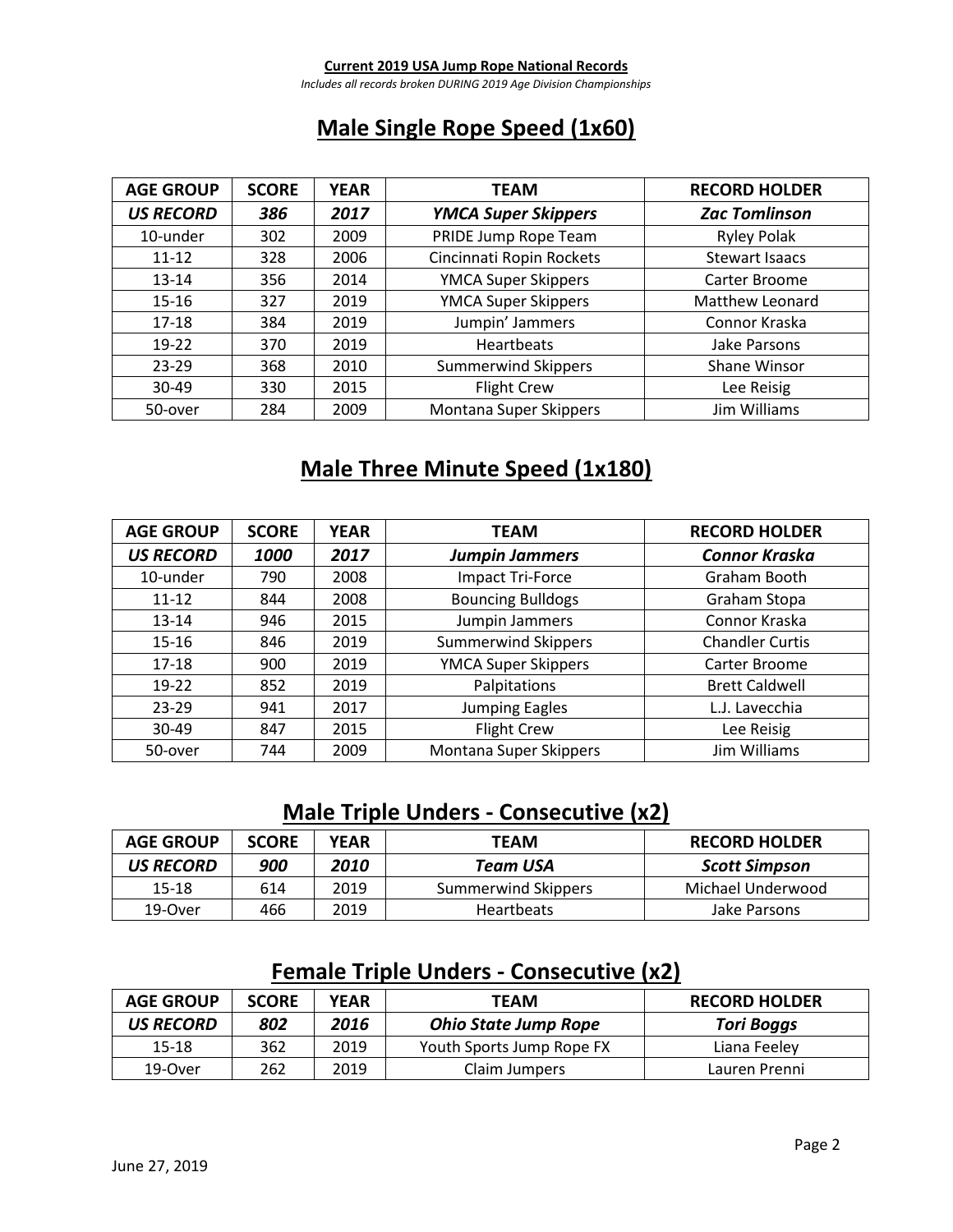*Includes all records broken DURING 2019 Age Division Championships*

## **Female Thirty Second Speed (1x30)**

| <b>AGE GROUP</b> | <b>SCORE</b> | <b>YEAR</b> | <b>TEAM</b>                | <b>RECORD HOLDER</b> |
|------------------|--------------|-------------|----------------------------|----------------------|
| <b>US RECORD</b> | 202          | 2013        | <b>Jump Company USA</b>    | <b>Tori Boggs</b>    |
| 9-under          | 158          | 2014        | <b>YMCA Super Skippers</b> | Lauren Ellis         |
| 10               | 176          | 2014        | <b>Summerwind Skippers</b> | Myah Sand            |
| 11               | 180          | 2016        | <b>Jumping Eagles</b>      | Katie Matuszynski    |
| 12               | 182          | 2017        | <b>Jumping Eagles</b>      | Katie Matuszynski    |
| 13               | 189          | 2017        | <b>Summerwind Skippers</b> | Myah Sand            |
| 14               | 196          | 2016        | <b>YMCA Super Skippers</b> | <b>Camille Ellis</b> |
| $15 - 16$        | 186          | 2019        | <b>Summerwind Skippers</b> | Myah Sand            |
| $17 - 18$        | 196          | 2019        | <b>YMCA Super Skippers</b> | <b>Camille Ellis</b> |
| $19-22$          | 192          | 2019        | Jumpin Jammers             | Isabelle Berry       |
| $23 - 29$        | 198          | 2016        | <b>Jumping Eagles</b>      | Clarissa Ernest      |
| 30-49            | 174          | 2018        | One Jump Ahead             | Lindsey Sneij        |
| 50-over          | 134          | 2018        | Albuquerque Air Jump Rope  | Anna Chmielenko      |

# **Female Thirty Second Double Unders (1x30)**

| <b>AGE GROUP</b> | <b>SCORE</b> | <b>YEAR</b> | <b>TEAM</b>                | <b>RECORD HOLDER</b>    |
|------------------|--------------|-------------|----------------------------|-------------------------|
| <b>US RECORD</b> | 188          | 2017        | <b>YMCA Super Skippers</b> | <b>Zoe Ellis</b>        |
| 9-under          | 160          | 2019        | <b>Jumping Coyotes</b>     | Evelyn Kim              |
| 10               | 171          | 2017        | Youth Sports FX            | Aliyah Branch           |
| 11               | 175          | 2018        | Hop, Skip, Jump            | Aliyah Branch           |
| 12               | 180          | 2017        | <b>Jumping Eagles</b>      | Katie Matuszynski       |
| 13               | 182          | 2018        | <b>YMCA Super Skippers</b> | Lauren Ellis            |
| 14               | 184          | 2018        | Youth Sports FX            | Natalee Arthur          |
| $15 - 16$        | 184          | 2019        | Kangaroo Kids              | <b>Evelyn Smallidge</b> |
| $17 - 18$        | 183          | 2019        | Montana Super Skippers     | Sydney Schmidt          |
| $19 - 22$        | 176          | 2019        | Jumpin Jammers             | Isabelle Berry          |
| $23 - 29$        | 185          | 2019        | <b>Jumping Eagles</b>      | Clarissa Ernest         |
| 30-49            | 172          | 2016        | One Jump Ahead             | Lindsey Sneij           |
| 50-over          | 104          | 2018        | Montana Superskippers      | <b>Beverly Williams</b> |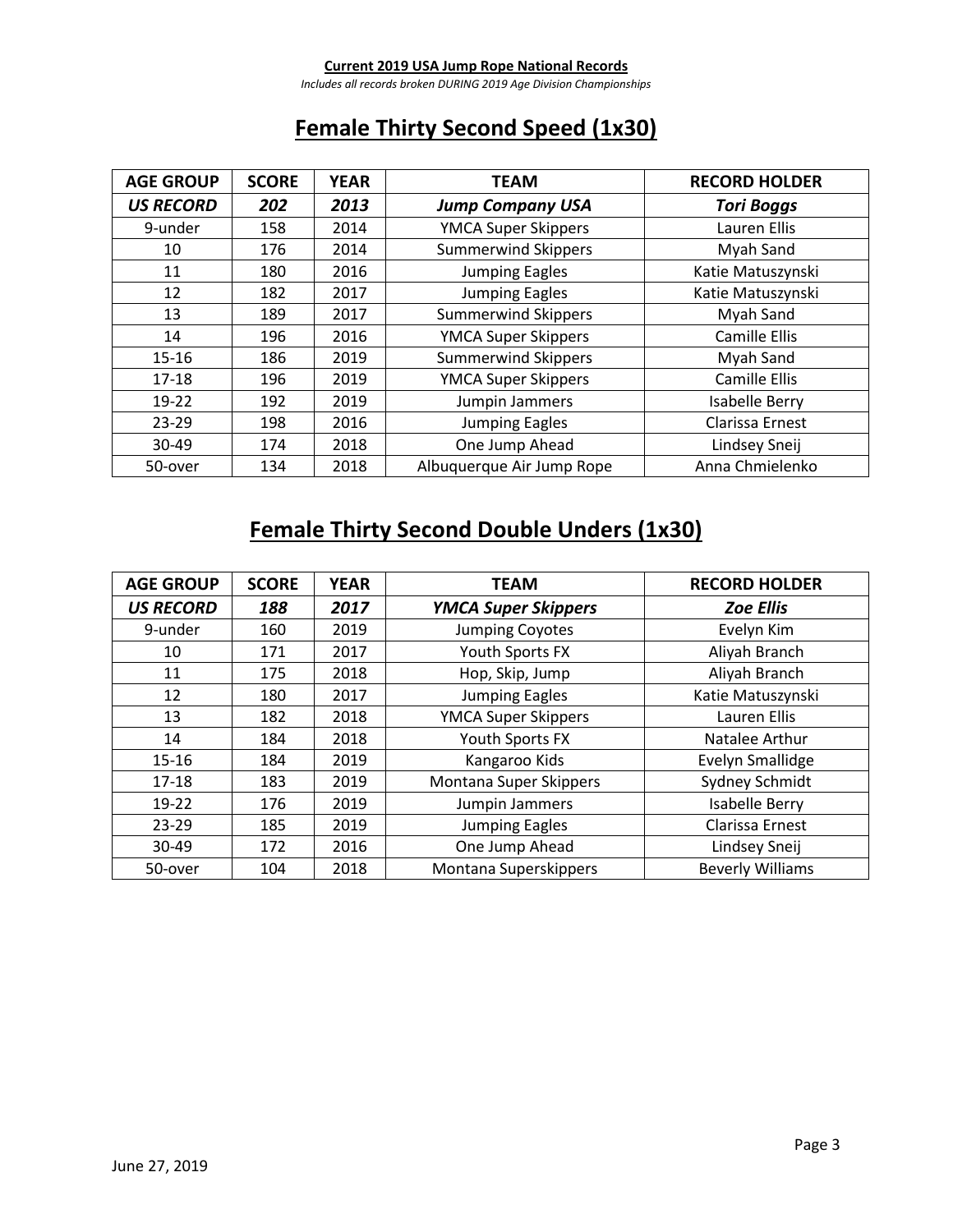*Includes all records broken DURING 2019 Age Division Championships*

# **Female Single Rope Speed (1x60)**

| <b>AGE GROUP</b> | <b>SCORE</b> | <b>YEAR</b> | <b>TEAM</b>                 | <b>RECORD HOLDER</b> |
|------------------|--------------|-------------|-----------------------------|----------------------|
| <b>US RECORD</b> | 377          | 2016        | <b>Ohio State Jump Rope</b> | <b>Tori Boggs</b>    |
| 9-under          | 284          | 2016        | Youth Sports FX             | Aliyah Branch        |
| 10               | 311          | 2014        | <b>Jumping Coyotes</b>      | Alyssa Taylor        |
| 11               | 329          | 2015        | <b>Summerwind Skippers</b>  | Myah Sand            |
| 12               | 326          | 2014        | HT High Flyers              | Hannah Long          |
| 13               | 344          | 2014        | <b>Summerwind Skippers</b>  | Susanna Lacy         |
| 14               | 350          | 2018        | <b>Summerwind Skippers</b>  | Myah Sand            |
| $15 - 16$        | 342          | 2019        | <b>Summerwind Skippers</b>  | Myah Sand            |
| $17 - 18$        | 350          | 2019        | <b>Summerwind Skippers</b>  | Susanna Lacy         |
| $19 - 22$        | 342          | 2019        | Jumpin Jammers              | Isabelle Berry       |
| 23-29            | 377          | 2016        | Ohio State Jump Rope        | <b>Tori Boggs</b>    |
| 30-49            | 329          | 2017        | Sitka Skippers              | <b>Kristen Case</b>  |
| 50-over          | 262          | 2005        | Jumping For Joy             | Cindy Joy            |

# **Female Three Minute Speed (1x180)**

| <b>AGE GROUP</b> | <b>SCORE</b> | <b>YEAR</b> | <b>TEAM</b>                 | <b>RECORD HOLDER</b>    |
|------------------|--------------|-------------|-----------------------------|-------------------------|
| <b>US RECORD</b> | 988          | 2016        | <b>Ohio State Jump Rope</b> | <b>Tori Boggs</b>       |
| 9-under          | 771          | 2016        | Youth Sports FX             | Aliyah Branch           |
| 10               | 840          | 2015        | <b>Jumping Eagles</b>       | Katie Matuszynski       |
| 11               | 844          | 2015        | Youth Sports FX             | <b>Evelyn Smallidge</b> |
| 12               | 898          | 2016        | Youth Sports FX             | <b>Evelyn Smallidge</b> |
| 13               | 929          | 2014        | <b>Summerwind Skippers</b>  | Susanna Lacy            |
| 14               | 920          | 2015        | <b>Summerwind Skippers</b>  | Susanna Lacy            |
| $15 - 16$        | 905          | 2019        | Youth Sports FX             | Alexandria Edmonds      |
| $17 - 18$        | 881          | 2019        | Montana Super Skippers      | Sydney Schmidt          |
| $19-22$          | 890          | 2019        | Jumpin Jammers              | Isabelle Berry          |
| $23 - 29$        | 967          | 2016        | Ohio State Jump Rope        | <b>Tori Boggs</b>       |
| $30 - 49$        | 884          | 2006        | Skip-It                     | <b>Molly Metz</b>       |
| 50-over          | 664          | 2017        | Montana Superskippers       | <b>Bev Williams</b>     |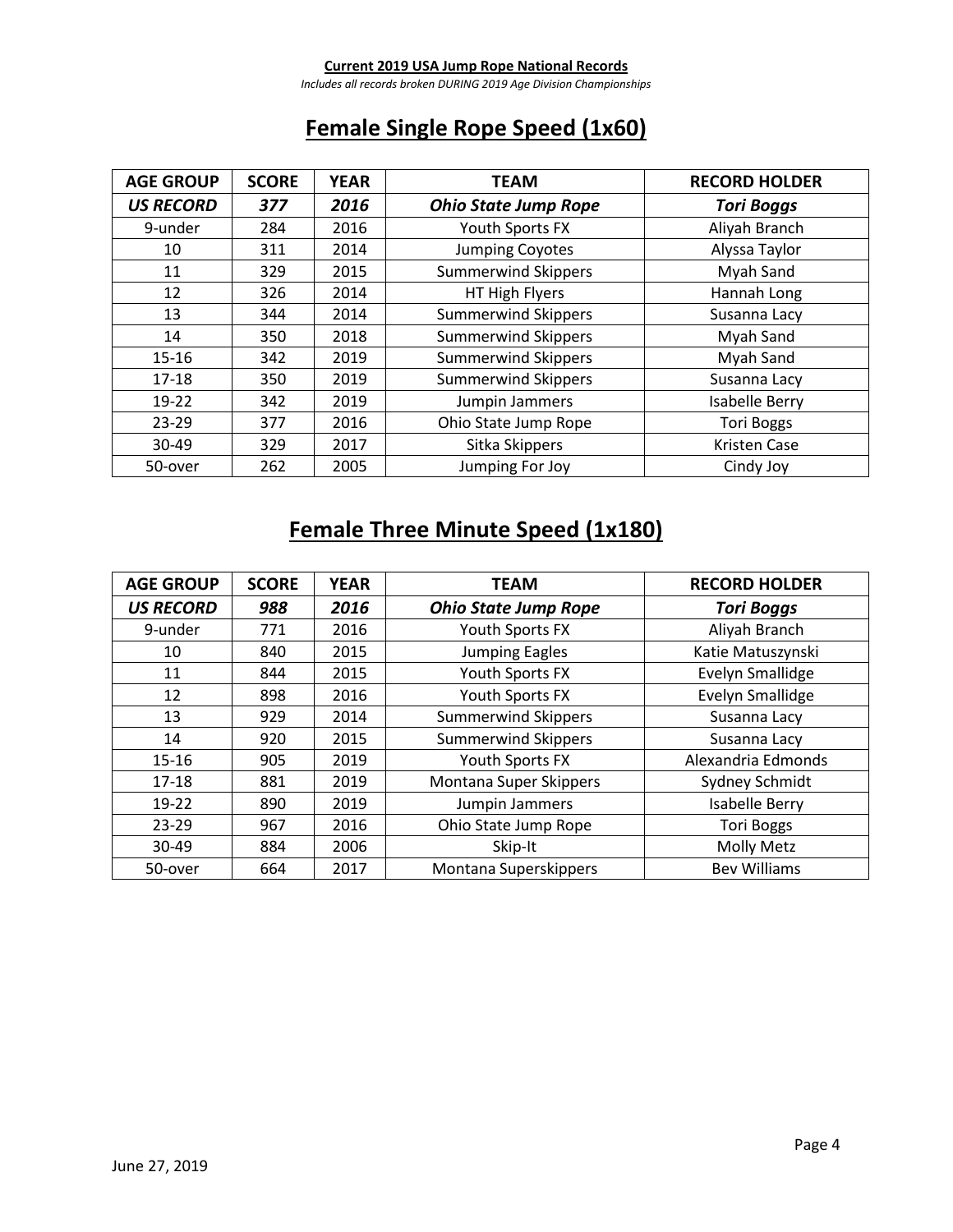*Includes all records broken DURING 2019 Age Division Championships*

## **Single Rope Speed Relay (4x30)**

| <b>AGE GROUP</b> | <b>SCORE</b> | <b>YEAR</b> | <b>TEAM</b>                | <b>RECORD HOLDER</b>                    |
|------------------|--------------|-------------|----------------------------|-----------------------------------------|
| <b>US RECORD</b> | 796          | 2017        | <b>YMCA Super Skippers</b> | Cinthia Praiswater, Zac Tomlinson,      |
|                  |              |             |                            | <b>Carter Broome, Camille Ellis</b>     |
| 10-under         | 605          | 2013        | <b>YMCA Super Skippers</b> | Lauren Ellis, Kendall Brockman, Ethan   |
|                  |              |             |                            | Steadman, Renee Ellis                   |
| $11 - 12$        | 650          | 2013        | <b>Summerwind Skippers</b> | Sakura Villasenor, Madison Hickey, Lexi |
|                  |              |             |                            | Loop, Susanna Lacy                      |
| $13 - 14$        | 709          | 2015        | <b>YMCA Super Skippers</b> | Carter Broome, Camille Ellis, Renee     |
|                  |              |             |                            | Ellis, Andrea Fortunato                 |
| $15 - 17$        | 768          | 2018        | <b>YMCA Super Skippers</b> | Carter Broome, Camille Ellis, Matthew   |
|                  |              |             |                            | Leonard, Andrea Fortunato               |
| 18-Over          | 765          | 2017        | <b>YMCA Super Skippers</b> | Cinthia Praiswater, Zac Tomlinson,      |
|                  |              |             |                            | Carter Broome, Camille Ellis            |
| 30-Over          | 559          | 2012        | Mad Hops                   | Nathan Koonce, Ryan Koonce, Molly       |
|                  |              |             |                            | Metz, Johnny Obrecht                    |

# **Double Dutch Speed Relay (3x40)**

| <b>AGE GROUP</b> | <b>SCORE</b> | <b>YEAR</b> | <b>TEAM</b>                 | <b>RECORD HOLDER</b>                     |
|------------------|--------------|-------------|-----------------------------|------------------------------------------|
| <b>US RECORD</b> | 821          | 2011        | <b>Summerwind Skippers</b>  | Justin Meier, Erica Smith, Jessica       |
|                  |              |             |                             | <b>Outhet</b>                            |
| 10-under         | 442          | 2013        | Highflyers                  | Justin Anaemejeh, Brooklyn Matthews,     |
|                  |              |             |                             | Stephanie Detgen                         |
| $11 - 12$        | 640          | 2017        | <b>YMCA Super Skippers</b>  | Kennedy Morris, Lauren Ellis, Ellie Kim  |
|                  |              |             |                             |                                          |
| $13 - 14$        | 724          | 2000        | <b>Hotdog USA</b>           | Cassandra Evans, Julia Schwienteck,      |
|                  |              |             |                             | <b>Colleen McCary</b>                    |
| $15 - 17$        | 799          | 2010        | <b>Summerwind Skippers</b>  | Justin Meier, Erica Smith Jessica Outhet |
| 18-Over          | 821          | 2011        | <b>Summerwind Skippers</b>  | Justin Meier, Erica Smith Jessica Outhet |
| 30-Over          | 517          | 2010        | <b>Greenbelt Sity Stars</b> | Kim Bradshaw, Wendy Mayberry, Alia       |
|                  |              |             |                             | Coggins                                  |